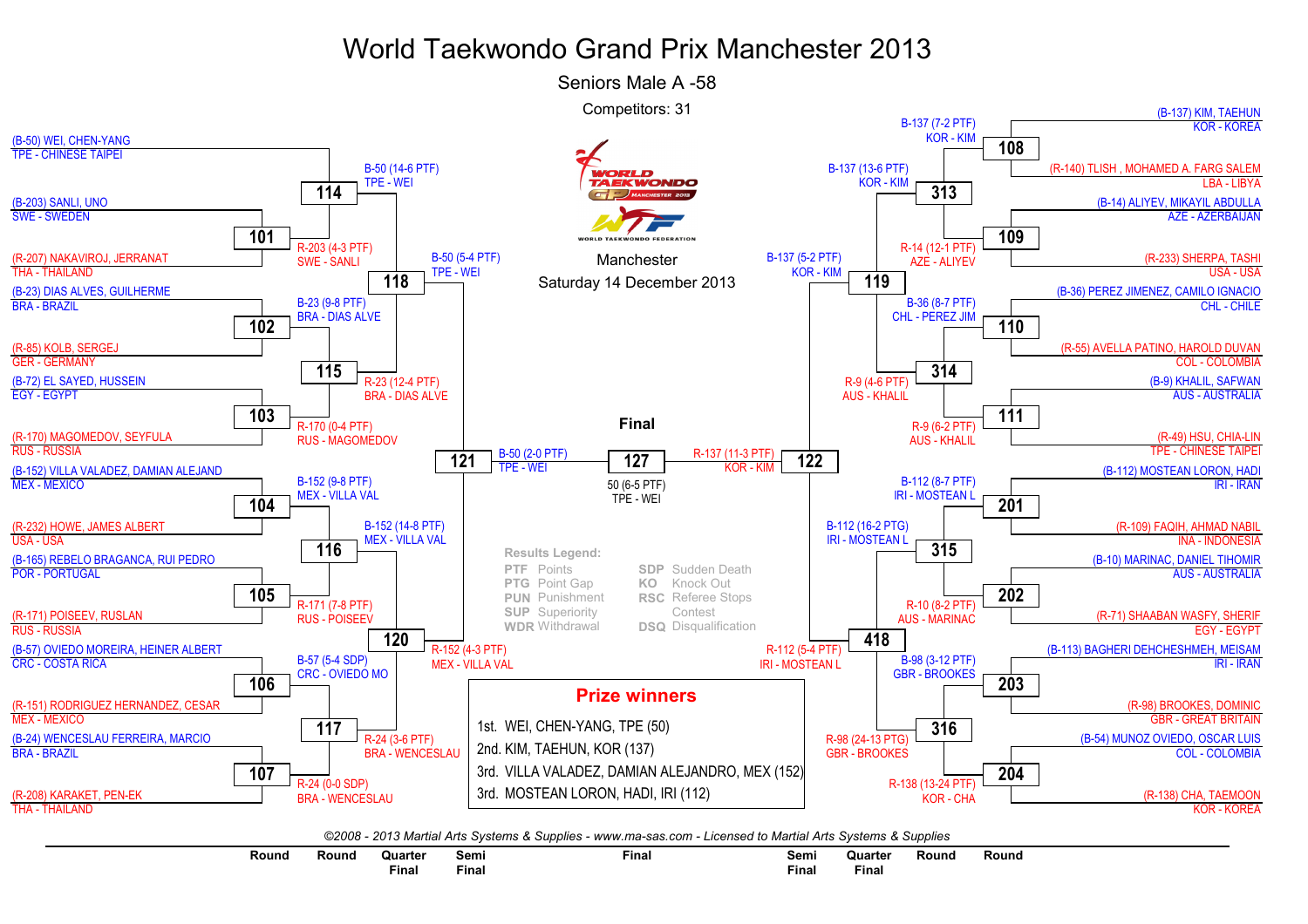## World Taekwondo Grand Prix Manchester 2013



©2008 - 2013 Martial Arts Systems & Supplies - www.ma-sas.com - Licensed to Martial Arts Systems & Supplies

| Round | Round<br>. | Quarter      | Semi<br>$  -$ | Final | Semi<br>___ | Quarter  | Round | Round |
|-------|------------|--------------|---------------|-------|-------------|----------|-------|-------|
|       |            | <b>Final</b> | $F$ inal      |       | Final       | $F$ inal |       |       |